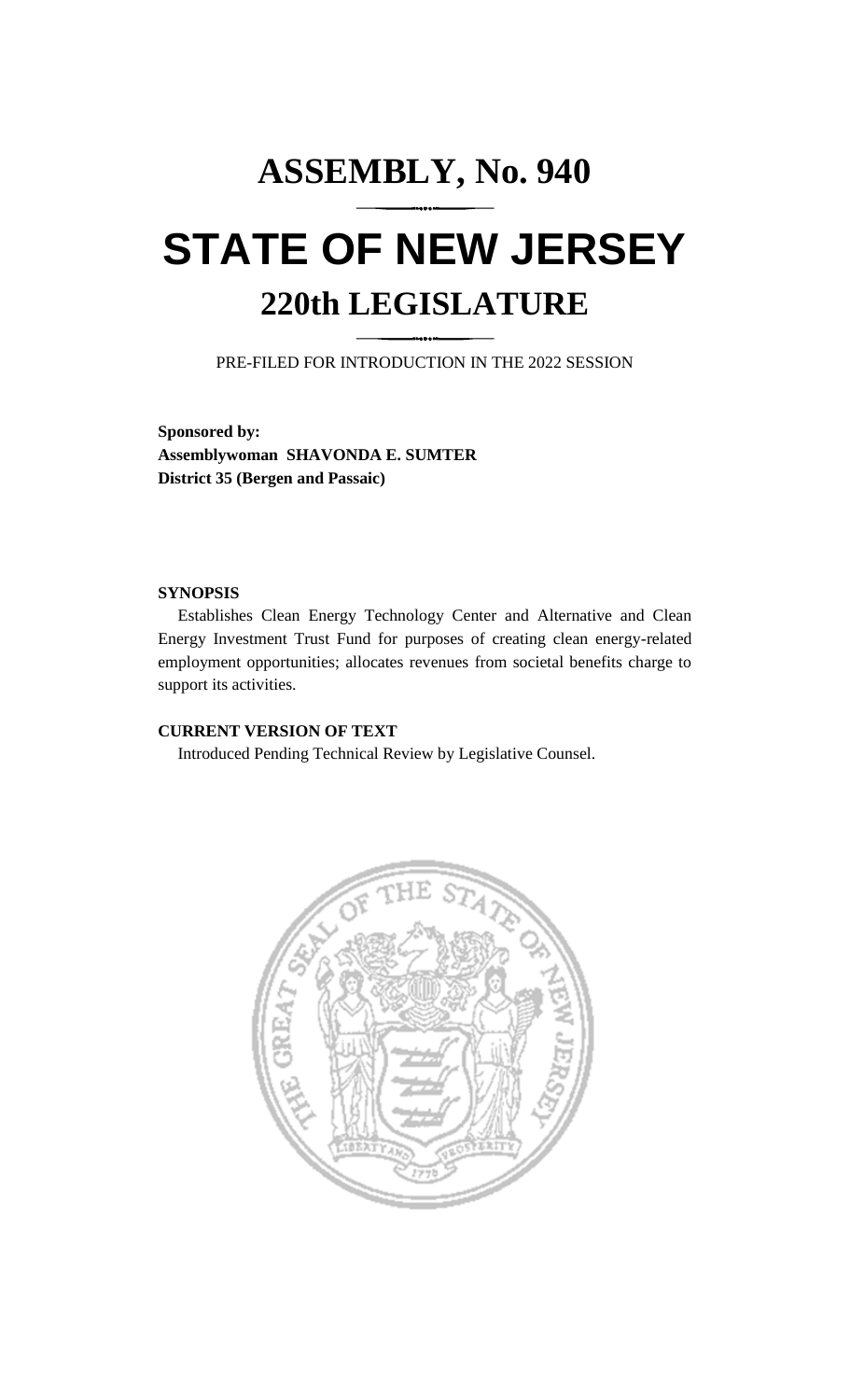$\mathcal{D}_{\mathcal{L}}$ 

 **AN ACT** establishing a Clean Energy Technology Center in the Board of Public Utilities, supplementing Title 48 of the Revised Statutes, and amending P.L.1999, c.23. **BE IT ENACTED** *by the Senate and General Assembly of the State of New Jersey:* 8 1. (New section) As used in P.L., c. (C. ) (pending before the Legislature as this bill): "Board" means the board of directors of the Clean Energy Technology Center. "Center" means the Clean Energy Technology Center established 13 pursuant to section 2 of P.L., c. (C. ) (pending before the Legislature as this bill). "Clean energy" means any advanced and applied technologies that significantly reduce or eliminate the use of energy from non- renewable sources, including, but not limited to: energy efficiency; demand response; energy conservation and those technologies powered in whole or in part by the sun, wind, water, biomass, alcohol, wood, fuel cells, and any renewable, non-depletable, or recyclable fuel. "Clean energy research" means advanced and applied research in new clean energy technologies including: solar photovoltaic; solar thermal; wind power; geothermal; wave and tidal energy; advanced hydropower; energy storage for automotive applications; energy storage for electric power grid applications; biofuels, including ethanol, biodiesel, and advanced biofuels; renewable, biodegradable chemicals; advanced thermal-to-energy conversion; hydrogen; carbon capture and sequestration; energy monitoring; green building materials; energy-efficient lighting; gasification and conversion to liquid fuels; industrial energy efficiency; demand- side management; fuel cells; and other technologies that the board considers to qualify under the definitions herein; provided, however, that "clean energy research" shall not include coal, oil, or natural gas except when used in fuel cells, or nuclear power. "Contribution agreement" means an agreement authorized 37 pursuant to P.L., c. (C.) (pending before the Legislature as this bill) in which a private entity or public entity other than the State agrees to provide to the center contributions for the purpose of promoting clean energy research. "Federal agency" means an office, agency, division, department, board, or commission of the United States government. "Fund" means the "Alternative and Clean Energy Investment 44 Trust Fund" established pursuant to section 7 of P.L., c. (C.) (pending before the Legislature as this bill).

**EXPLANATION – Matter enclosed in bold-faced brackets [thus] in the above bill is not enacted and is intended to be omitted in the law.**

**Matter underlined thus is new matter.**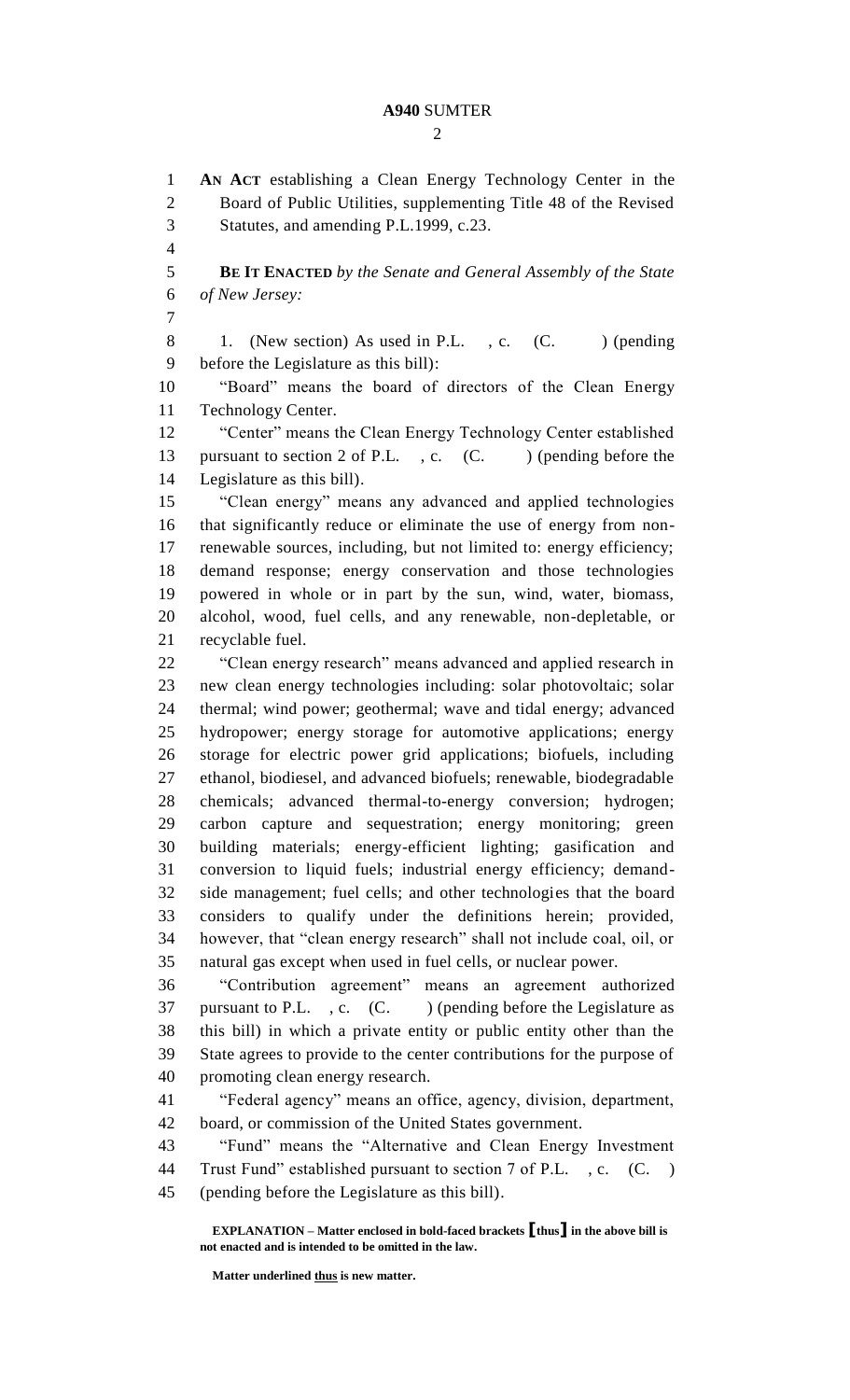"Institution of higher education" means: Rutgers, The State University; a State college or university established pursuant to chapter 64 of Title 18A of the New Jersey Statutes; the New Jersey Institute of Technology; Rowan University; a county college; any other public university or college now or hereafter established or authorized by State law; or any college or university incorporated and located in New Jersey, which by virtue of law or character or license is a nonprofit educational institution authorized to grant academic degrees and which provides a level of education which is equivalent to the education provided by the State's public institutions of higher education, as attested by the receipt of and continuation of regional accreditation by the Middle States Association of Colleges and Schools, and which is eligible to receive State aid, but does not include any educational institution dedicated primarily to the education or training of ministers, priests, rabbis, or other professional persons in the field of religion.

 "Person" means a natural or corporate person, including bodies politic and corporate, State departments, offices, agencies, authorities and political subdivisions of the State, corporations, trusts, societies, associations and partnerships, and subordinate instrumentalities of any one or more political subdivisions of the State.

 "Public agency" means the State and any body politic and corporate of the State, including any political subdivision or instrumentality thereof, which is empowered to issue bonds secured by a pledge of revenues or other special funds or assets for which the issuance of debt is governed or limited pursuant to State law.

 "Revenues" means any receipts, fees, rentals, or other payments or income received or to be received on account of obligations to the center including, without limitation: equity ownership in public or private companies; income on account of the leasing, mortgaging, sale, or other disposition of a project or proceeds of a loan made by the center in connection with any project; and amounts in reserves or held in other funds or accounts established in connection with the issuance of bonds and the proceeds of any investments thereof; proceeds of foreclosure; and any other fees, charges or other income received or receivable by the center.

 2. (New section) a. There is hereby established a body politic and corporate to be known as the Clean Energy Technology Center. The center is hereby constituted as a public instrumentality 42 and the exercise by the center of the powers conferred by P.L. c. (C. ) (pending before the Legislature as this bill) shall be considered to be the performance of an essential governmental function. The center is hereby placed in the Board of Public Utilities and shall be subject to the supervision and control of the Board of Public Utilities, except as specifically provided for in P.L. , c. (C. ) (pending before the Legislature as this bill).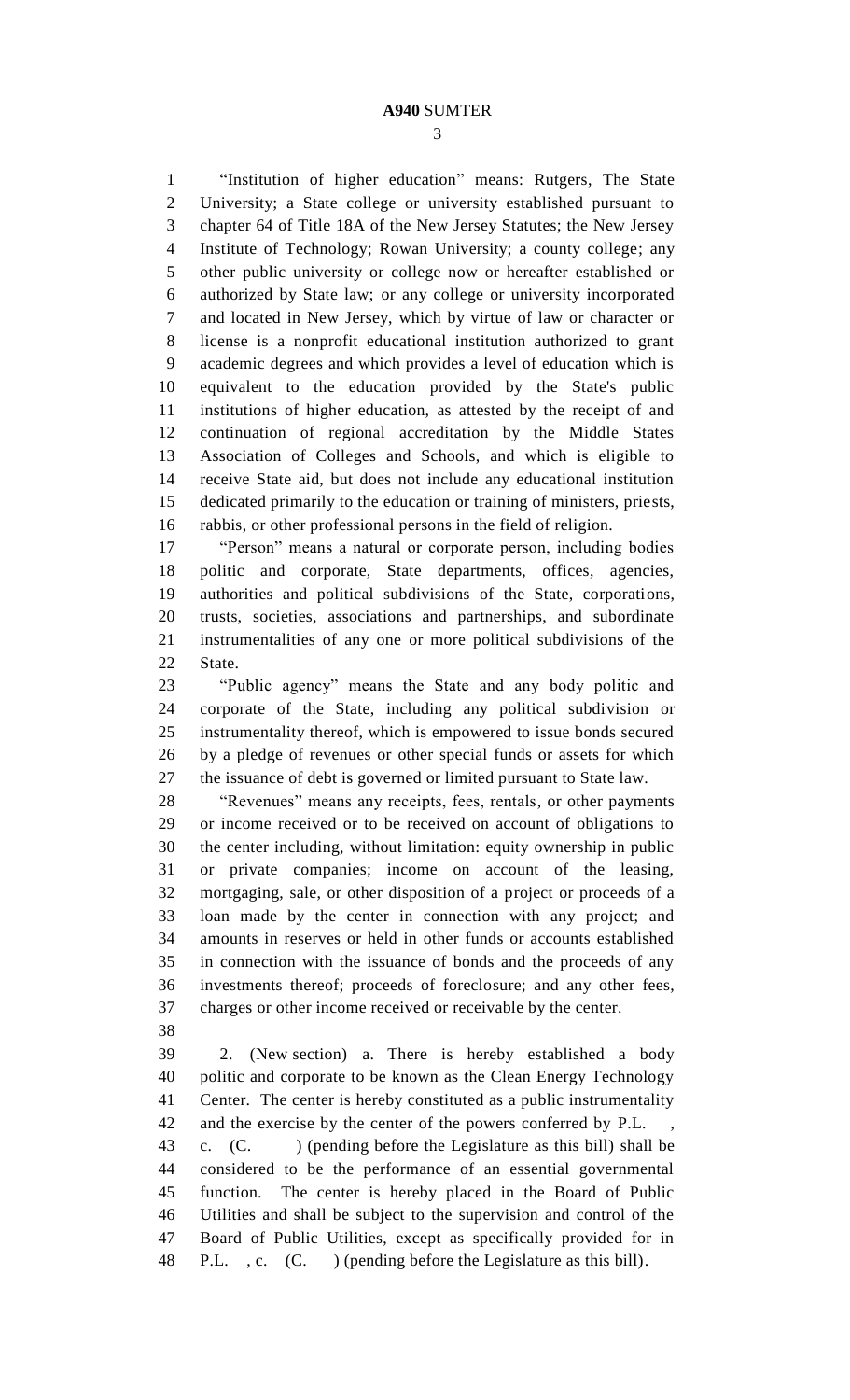The center shall promote and advance the State's public interests by: (1) acting as the State's lead agency, in collaboration with the New Jersey Economic Development Authority, in the promotion and development of jobs in the clean energy sector; (2) promoting research and workforce training in clean energy technology at the State's public institutions of higher education, and vocational- technical schools, or any vocational-technical school that meets the programmatic requirements established by the Department of Education; (3) stimulating the creation and development of new clean energy ventures that will form the foundation of a strong clean energy industry sector or cluster in the State; (4) providing support to existing clean energy companies to expand their operations within the State; (5) attracting new capital and research facilities from institutions outside the State; (6) fostering collaboration between industry, State government, research universities, and the financial sector to advance clean energy technology commercialization and venture development; (7) conducting market research to identify barriers to creating and expanding a clean energy technology industry, including job training needs; (8) supporting demonstration projects that are evaluated by independent, third-party peer research institutions; (9) serving as the clearinghouse for information related to the clean energy industry in the State; (10) promoting programs and investments that lead to pathways towards economic self- sufficiency for low and moderate-income individuals and communities in the clean energy industry; and (11) performing any 27 other actions necessary to effectuate the purposes of P.L. c. (C. ) (pending before the Legislature as this bill).

 b. The center shall be governed and its corporate powers exercised by a board of directors consisting of 10 members: one shall be the President of the Board of Public Utilities or the president's designee; one shall be the executive director of the New Jersey Economic Development Authority or the executive director's designee; one shall be the Commissioner of Labor and Workforce Development or the commissioner's designee, and all three shall serve ex officio; and seven public members who shall be appointed by the Governor with the advice and consent of the Senate. Of the public members , two shall be presidents of institutions of higher education in this State or their designees, one shall be the president of a county community college in this State or the president's designee, one shall be an engineer or scientist with expertise in clean energy technology, one shall be a venture capitalist with expertise in clean energy technologies in the State, one shall be a resident of the State who represents the interests of electric public utility customers with respect to rates and charges, and one shall be a chief executive officer of a New Jersey-based clean energy corporation. Each of the seven public members appointed by the Governor shall serve for a term of five years, except that in making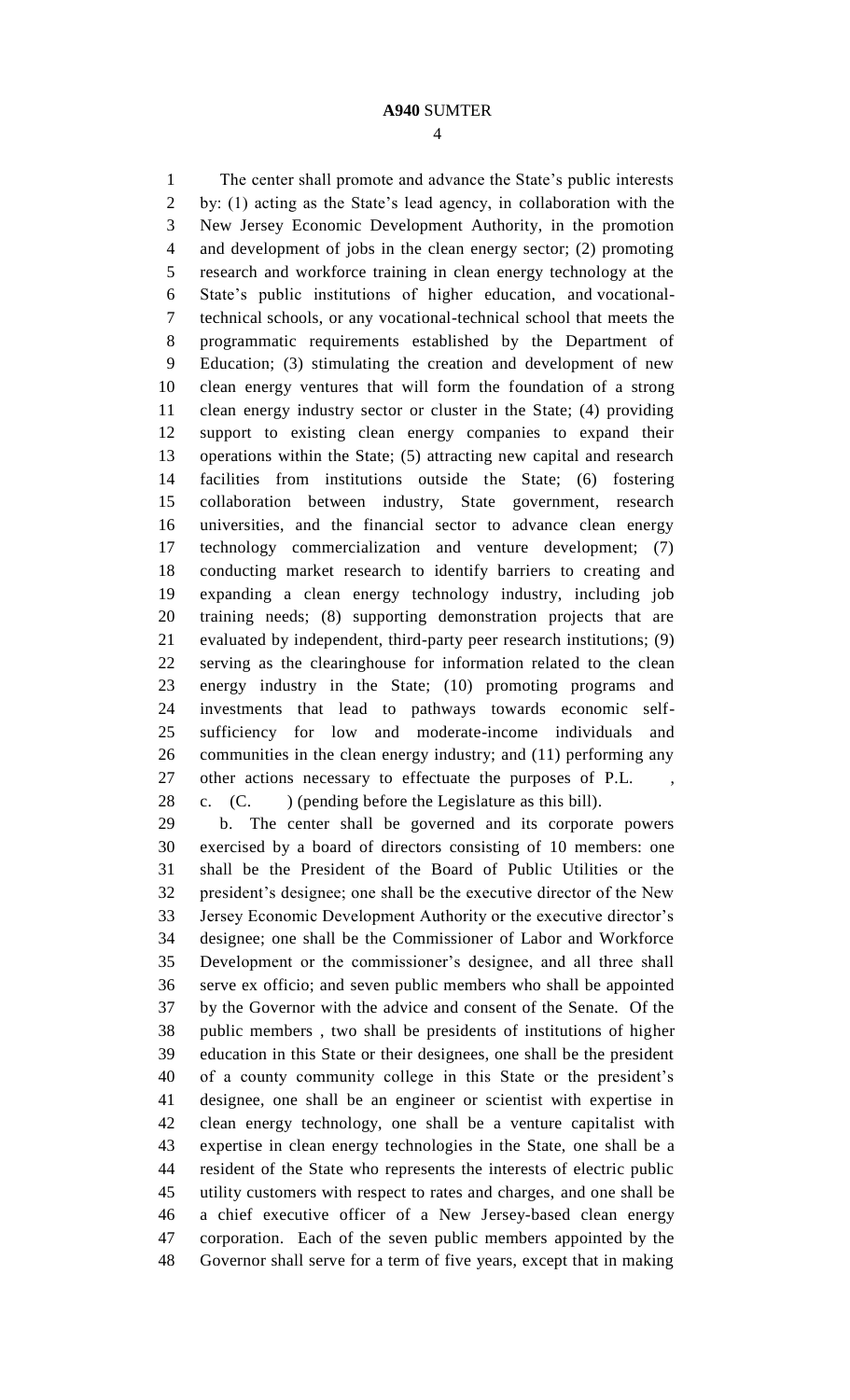the initial appointments, the Governor shall appoint one member to serve for a term of one year, one member to serve for a term of two years, one member for a term of three years, two members for a term of four years and two members for a term of five years. The President of the Board of Public Utilities or the president's designee shall serve as chairperson of the board of directors. A public member shall be eligible for reappointment. A public member may be removed from the member's appointment by the Governor for cause. A person appointed to fill a vacancy in the board held by a public member shall be appointed in a like manner and shall serve for only the unexpired term of that public member.

 c. Six directors shall constitute a quorum and the affirmative vote of a majority of directors present at a duly-called meeting where a quorum is present shall be necessary for any action to be taken by the board. Any action required or permitted to be taken at a meeting of the directors may be taken without a meeting if all of the directors consent in writing to that action and written consents are filed with the records of the minutes of the next meeting of the board. The consents shall be treated for all purposes as a vote at a meeting. The directors of the board shall serve without compensation, but may be reimbursed for necessary expenses incurred in the performance of their duties, within the limits of funds appropriated or otherwise made available to the board for its purposes.

 d. The board may appoint and employ an executive director, and fix the executive director's compensation and conditions of employment. The executive director shall have a full range of previous experience in the clean energy industry, including previous executive experience within the clean energy industry. The executive director shall be the chief executive, administrative, and operational officer of the center and shall direct and supervise the administrative affairs and the general management of the center. The executive director may, subject to the general supervision of the board, employ other employees, consultants, agents, including legal counsel and advisors, and shall attend meetings of the board.

 e. The board shall elect from its membership a secretary and a treasurer. The secretary shall keep a record of the minutes and other proceedings of the board and shall be the custodian of all books, documents, and papers filed by the board. The secretary shall cause copies to be made of all minutes and other records and documents of the center and shall certify that the copies are true copies, and all persons dealing with the center may rely upon that certification. The treasurer shall be the chief financial and accounting officer of the center and shall be in charge of its funds, books of account, and accounting records. The books and records of the center shall be subject to an annual audit to be made and filed with the Governor, and for that purpose the center shall employ a certified public accountant licensed in the State of New Jersey.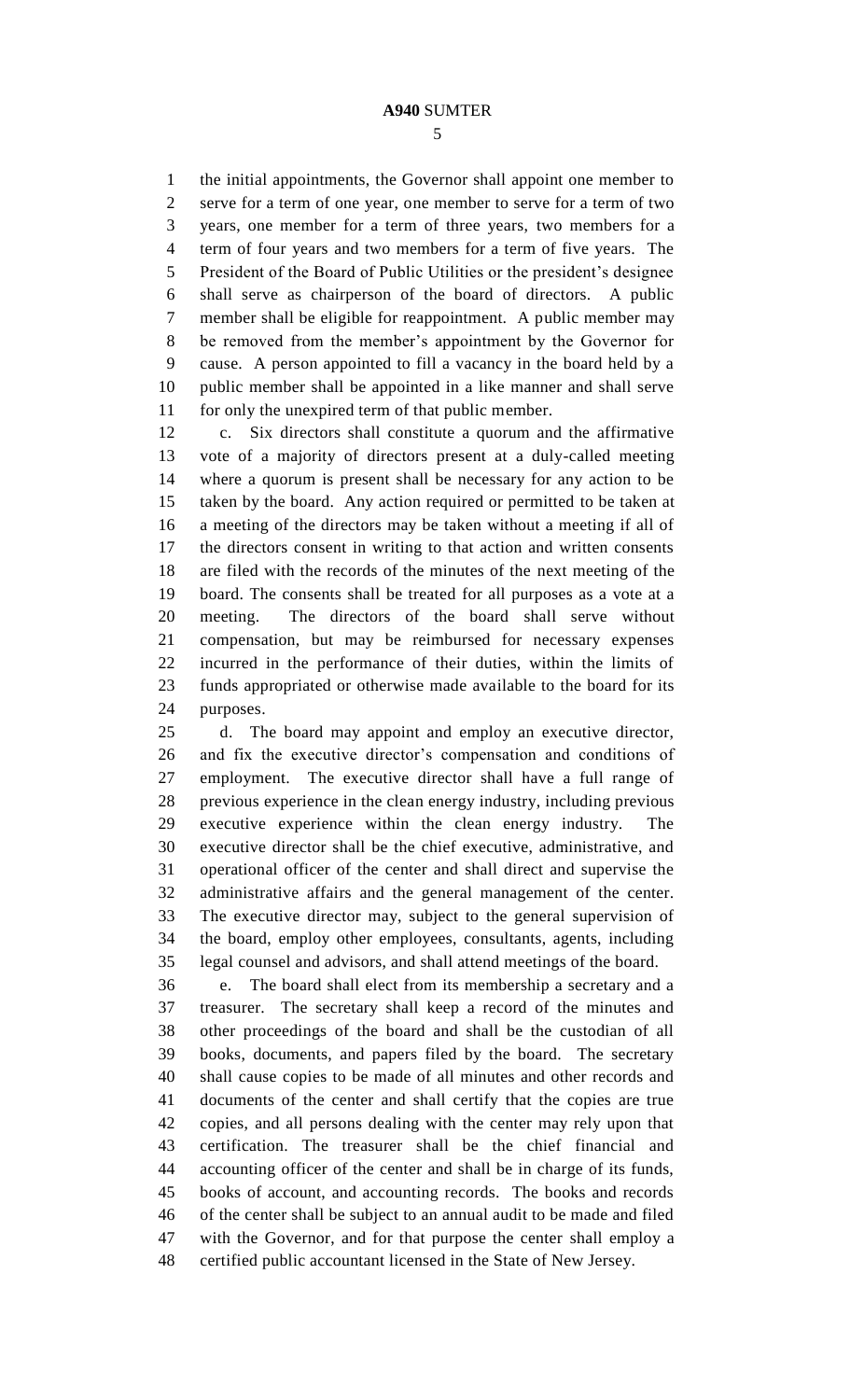f. All officers and employees of the center having access to its cash or negotiable securities shall give a bond to the center, at its expense, in such amounts and with such surety as the board may prescribe. g. The center shall continue until its existence is terminated by law. Upon termination of the existence of the center, all rights, title, and interest in and to its assets, and its obligations, duties, covenants, and agreements, shall vest in and be possessed, performed, and assumed by the Board of Public Utilities. h. Meetings of the board shall be subject to the "Senator Byron M. Baer Open Public Meetings Act," P.L.1975, c.231 (C.10:4- 6 et seq.). Except as provided in subsection i. of this section, records pertaining to the administration of the center shall be subject to P.L.1963, c.73 (C.47:1A-1 et seq.). i. Information required to be compiled by the center shall be deemed to be government records subject to the requirements of P.L.1963, c.73 (C.47:1A-1 et seq.). 3. (New section) The Clean Energy Technology Center shall have all powers necessary or convenient to carry out and effectuate 21 its purposes pursuant to P.L., c. (C. ) (pending before the Legislature as this bill), including, the power to: a. Adopt and amend by-laws, regulations, and procedures for the governance of its affairs and the conduct of its business; b. Establish standards requiring that any loan, loan guarantee, 26 or other appropriation of funds pursuant to P.L., c. (C.) (pending before the Legislature as this bill) be subject to an intellectual property agreement between the center and the recipient; provided, however, that the intellectual property agreement shall balance the opportunity for the State to benefit from the patents, royalties, and equity ownership in public and private companies and licenses against the need to ensure that essential clean energy research shall not be unreasonably hindered by the intellectual property agreement; and provided further, that all revenues or financial interests of any kind received by the center as a result of the intellectual property agreement shall be placed, in its entirety, in the fund; c. Adopt an official seal; d. Maintain offices within the State as it may determine and to conduct meetings of the center in accordance with the by-laws of the center; e. Sue and be sued, to prosecute and defend actions relating to its properties and affairs, and to be liable in tort in the same manner as a private person; provided, however, that the center shall not become a debtor under chapter 7 or 11 of the United States Bankruptcy Code; f. Appoint officers and employees and to engage consultants, agents, and advisors;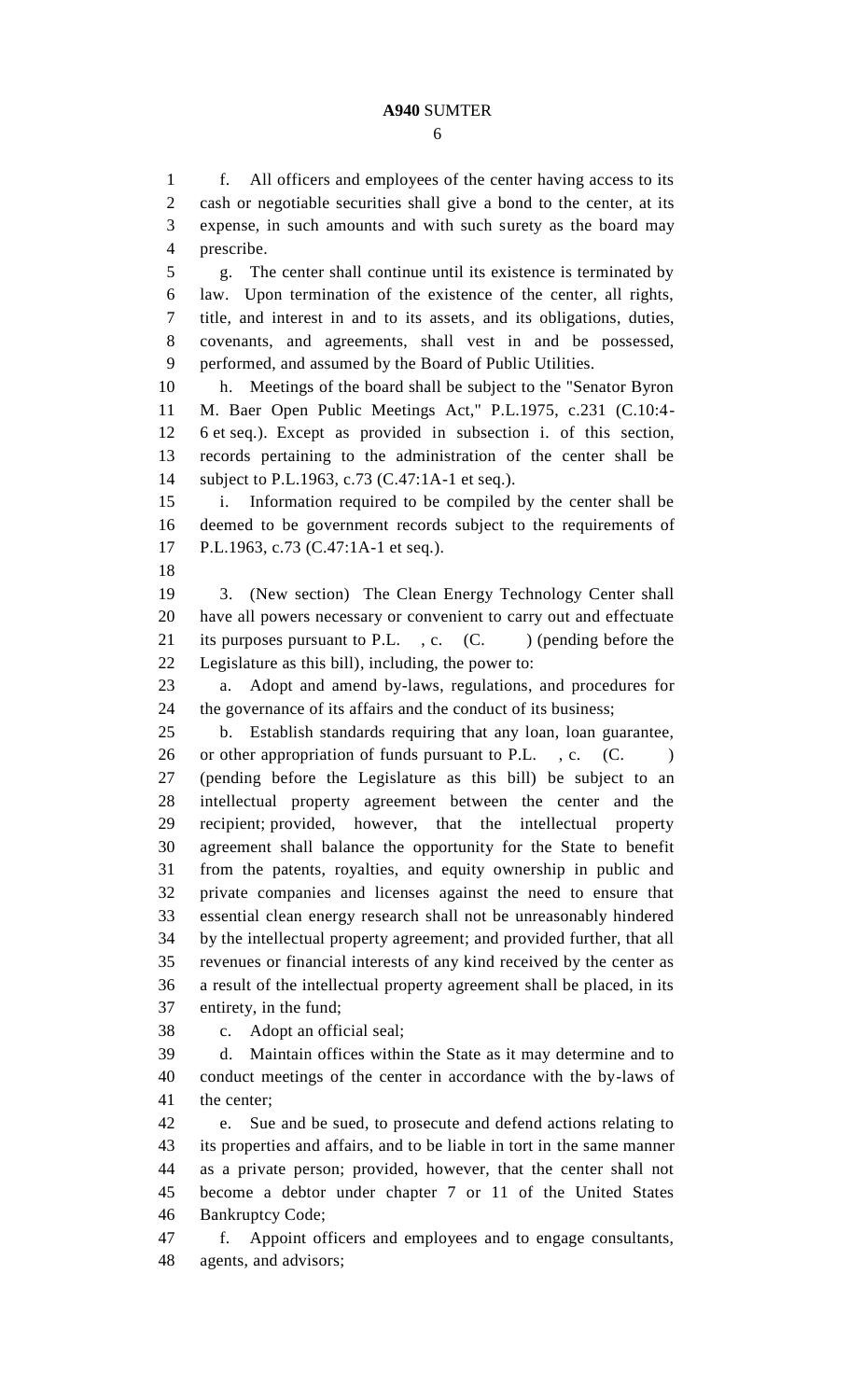g. Enter into contracts and agreements and execute all documents necessary or convenient thereto for accomplishing the 3 purposes of P.L., c. (C.) (pending before the Legislature as this bill); provided, however, that the contracts and agreements may include, without limiting the foregoing, construction agreements, purchase or acquisition agreements, loan or lease agreements, partnership agreements including limited partnership agreements, joint ventures, participation agreements, service agreements with clean energy entities, environmental, educational, or other financial institutions or intermediaries and agreements with one or more persons for the servicing of loans made by the center, including the receipt by such servicer of payments made by a user under a financing contract or agreement, and provided further, that any such payments shall constitute trust funds to be held and applied solely as provided in such agreement for the servicing of loans, shall constitute pledged funds of the center, and shall be entitled to the same protection when received by a person for the servicing of loans, without the need for filing and recording of the servicing agreement, except in the records of the center, as is afforded to funds received by an issuer and pledged to a trustee;

 h. Acquire real and personal property, or any interest in real or personal property, by gift, purchase, transfer, foreclosure, lease, or otherwise, including rights or easements; to hold, sell, assign, lease, encumber, mortgage, or otherwise dispose of any real or personal property, or any interest therein, or mortgage any interest owned by the center or under the center's control, custody, or in the center's possession; to release or relinquish any right, title, claim, lien, interest, easement, or demand however acquired, including any equity or right of redemption in property foreclosed by the center; to take assignments of leases and rentals, proceed with foreclosure actions or take any other actions necessary or incidental to the performance of the center's corporate purposes;

 i. Invest funds held in reserves or sinking funds, or the Alternative and Clean Energy Investment Trust Fund, or funds not required for immediate disbursement, in those investments as may be provided in a financing document relating to the use of the funds, or, if not so provided, as the board may determine;

 j. Review and recommend changes in laws, rules, programs, and policies of the State and its agencies and subdivisions to further the enhancement of clean energy financing, infrastructure, siting, manufacturing, and development within the State;

 k. Appear on its own behalf before boards, commissions, departments, or other agencies of municipal, county, State, or federal government;

l. Obtain insurance;

 m. Apply for and accept grants, loans, advances, and contributions from any source of money, property, labor, or other things of value, to be held, used, and applied for the center's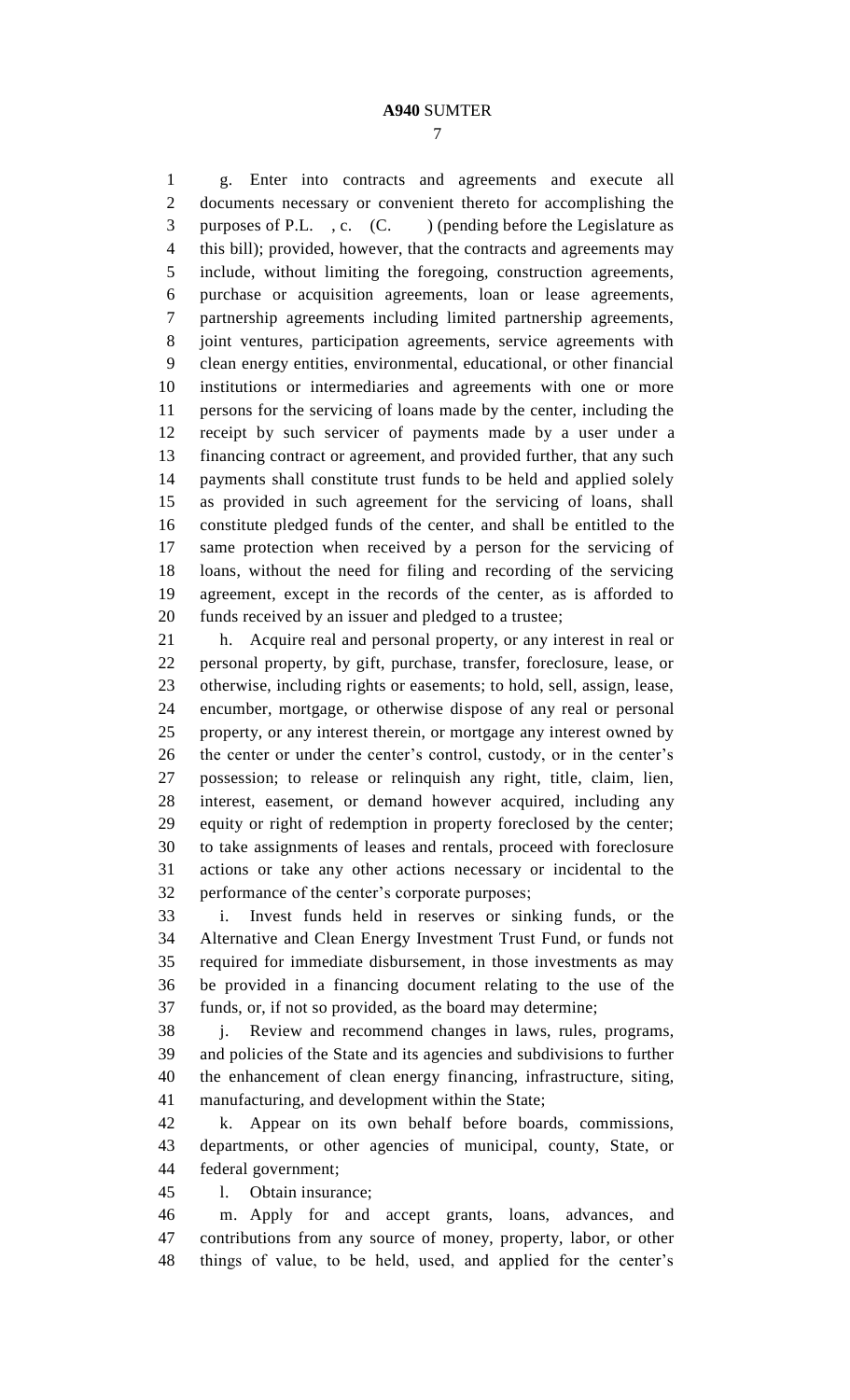corporate purposes; provided, however, that the center shall not accept funding from any source, including any federal agency, if the receipt of that funding would limit the center's ability to promote its public purposes; and provided further, that all funds shall be placed, in their entirety, in the fund;

 n. Enter into agreements, including any contribution agreements, with public and private entities that deal primarily with clean energy technologies, in order to distribute and provide leveraging of monies or services for the purposes of furthering research and development, aiding in the promotion of environmental protection, creating jobs in clean energy and promoting overall economic growth by fostering collaboration and investments in clean energy in the State;

 o. Provide and pay for advisory services and technical assistance as may be necessary or desired to carry out the purposes 16 of P.L., c. (C.) (pending before the Legislature as this bill);

 p. Establish and collect fees and charges, in addition to any societal benefits charge revenues allocated to the center pursuant to section 12 of P.L.1999, c.23 (C.48:3-60), as the center, without further appropriation, shall determine to be reasonable, and to receive and apply revenues from fees and charges to the purposes of the center or allotment by the State; provided, however, that all revenues collected shall be placed, in their entirety, in the Alternative and Clean Energy Investment Trust Fund;

 q. Make or guarantee loans (1) to any person for the acquisition, construction, alteration, or any combination thereof, or other financing of a clean energy project including, but not limited to, loans to lending institutions under terms and conditions requiring the proceeds of the loans to be used by the lending institutions for the making of loans to persons for qualified clean energy projects and (2) for the purposes described pursuant to 33 sections 8, 9, and 10 of P.L., c. (C. ) (pending before the Legislature as this bill);

 r. Disburse, appropriate, loan, or allocate funds for the purposes of investing in clean energy as directed pursuant to 37 P.L., c. (C. ) (pending before the Legislature as this bill);

 s. Provide assistance to local entities and authorities, public bodies and private corporations for the purposes of maximizing opportunities for expanding clean energy technologies, attracting new clean energy entities and advanced technology investments, fostering new innovative research, and creating new manufacturing and development initiatives in the State;

 t. Prepare, publish, and distribute as the center may determine, studies, reports, bulletins, and other material as the center deems appropriate;

 u. Employ accountants, architects, attorneys, engineers, planners, real estate experts, and other consultants as may be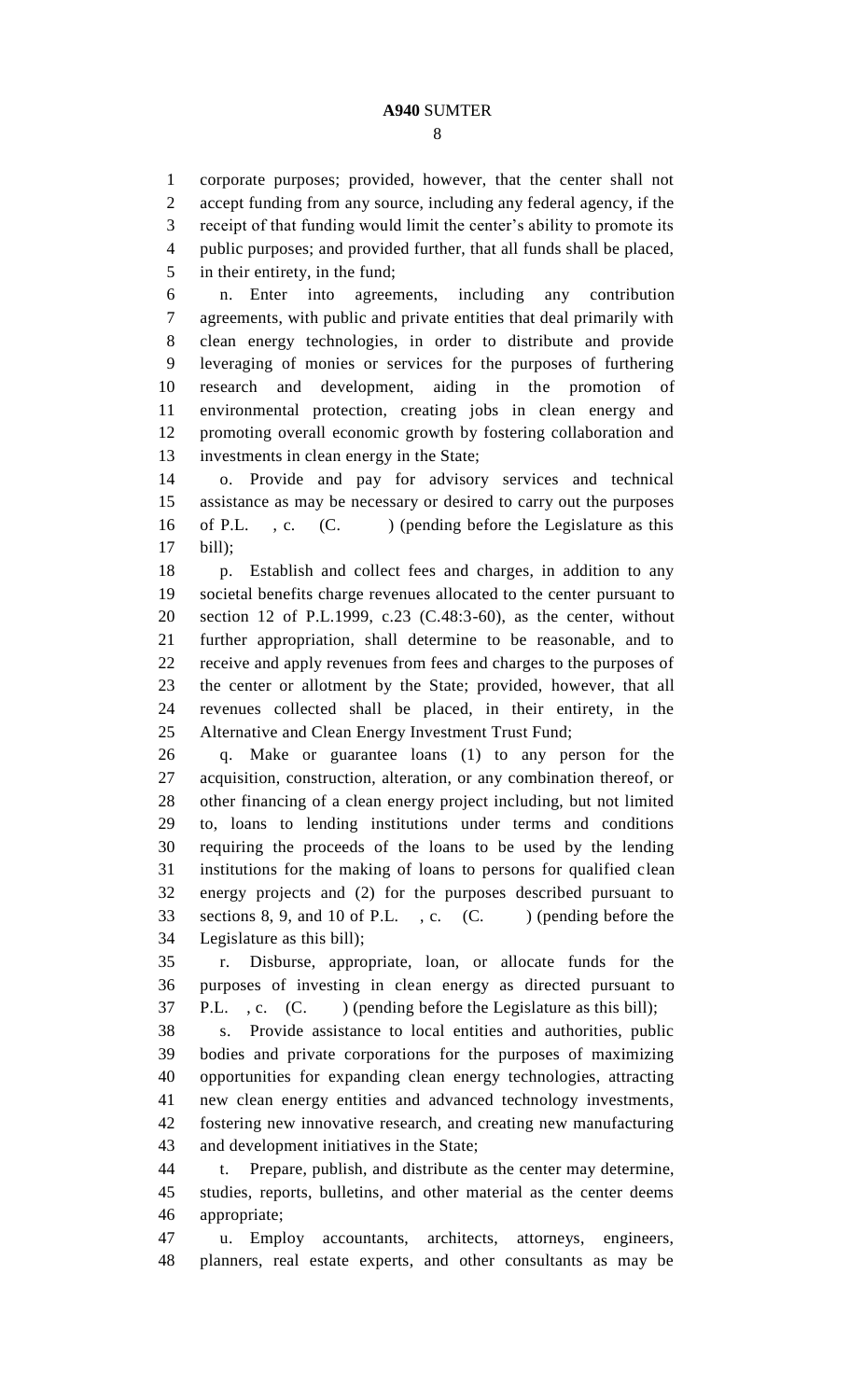necessary in its judgment to carry out the purposes of P.L. , c. (C. ) (pending before the Legislature as this bill) and to fix their compensation; v. Take any actions necessary or convenient to the exercise of 5 any power or the discharge of any duty provided pursuant to P.L., c. (C. ) (pending before the Legislature as this bill); w. Enter into agreements or other transactions with any person, including without limitation any public agency or other governmental instrumentality or agency, in connection with its 10 powers and duties pursuant to P.L., c. (C.) (pending before the Legislature as this bill); x. Make qualified investments to ensure the success of clean energy industry clusters; and y. Institute and administer the Alternative and Clean Energy Investment Trust Fund for the purposes of making appropriations, allocations, or loans to leverage development and investments in clean energy research, workforce training, and job creation; provided, however, that the center shall implement an application process for these purposes. 4. (New section) a. The exercise of the powers granted 22 pursuant to section 3 of P.L., c. (C. ) (pending before the Legislature as this bill) shall be in all respects for the benefit of the people of the State and for the improvement of their health and living conditions. The operation of the Clean Energy Technology Center shall constitute the performance of essential governmental functions and the center shall not be required to pay any taxes or assessments. b. All real and tangible personal property of the center shall be deemed to be public property used for essential public and governmental purposes and shall be exempt from taxation and special assessments. 5. (New section) Based on recommendations included in the clean energy study conducted pursuant to subsection c. of section 36 10 of P.L., c. (C.) (pending before the Legislature as this bill), the Clean Energy Technology Center shall, within 100 days of the study's completion, develop a Statewide plan for the installation and operation of renewable energy generating facilities on real property owned by the State. Any renewable energy generating facility sited on State property shall be made available for State and local workforce development and training initiatives. 6. (New section) The Clean Energy Technology Center shall annually submit, on or before March 1, a report to the Governor and, pursuant to section 2 of P.L.1991, c.164 (C.52:14-19.1), to the

Legislature, setting forth, relative to the center's operations,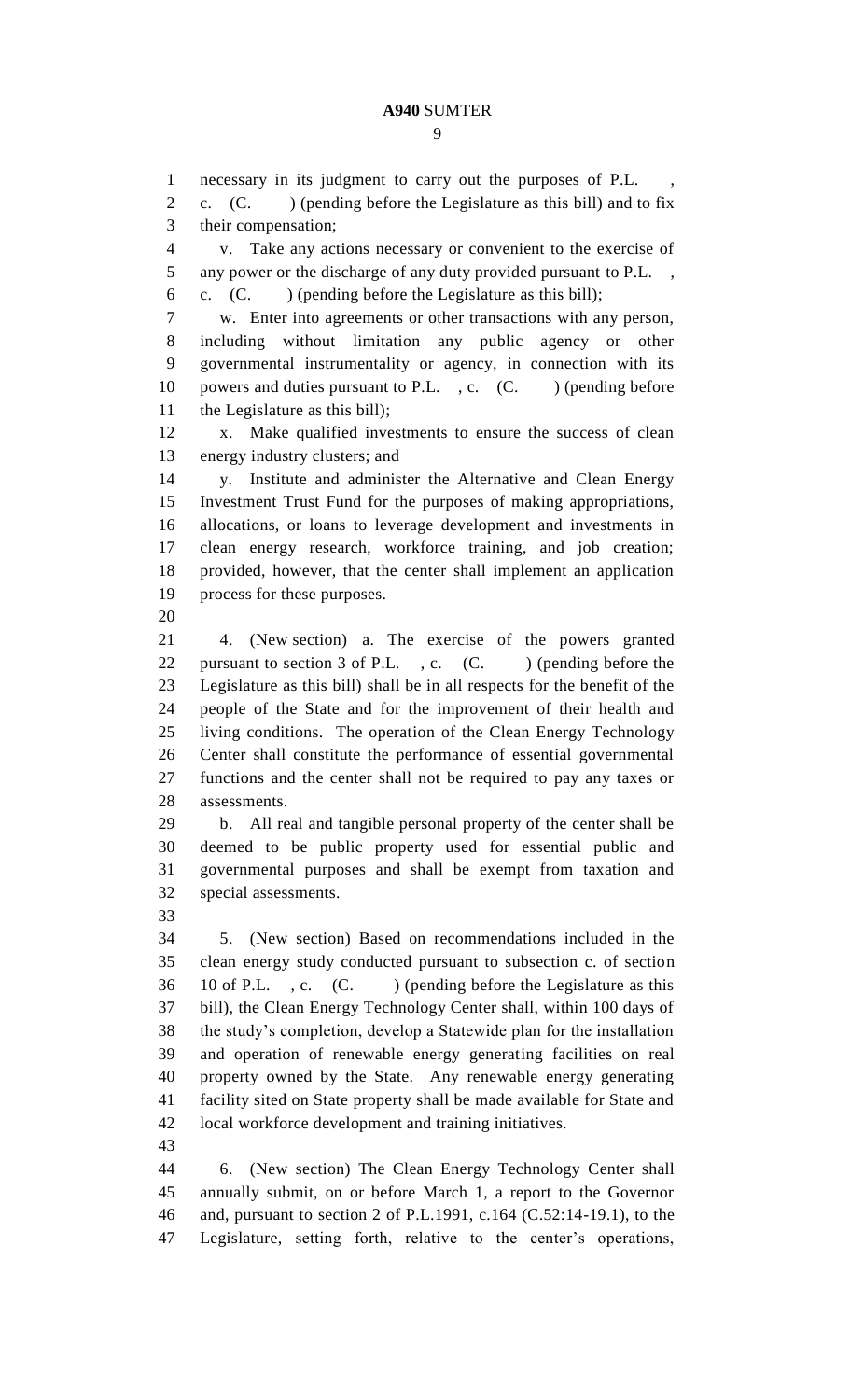receipts and expenditures during its fiscal year and its assets and liabilities during the fiscal year.

 7. (New section) a. There is hereby established and placed within the Clean Energy Technology Center a special nonlapsing fund to be known as the "Alternative and Clean Energy Investment Trust Fund," to be held by the center separate and apart from its other funds, to finance the activities of the center. The fund shall be credited with societal benefits charge revenues received from electric and gas public utilities, pursuant to section 12 of P.L.1999, c.23 (C.48:3-60), for deposit in the fund as pursuant to subsection j. of this section. The fund may be credited with any appropriations, proceeds, or other monies authorized by the Legislature and specifically designated to be credited thereto, additional funds as are subject to the direction and control of the center, any investment funds, federal grants or loans, royalties, equity ownership in public or private companies, or private investment capital which may properly be applied in furtherance of the objectives of the fund, any proceeds from the sale of qualified investments secured or held by the fund, any fees and charges imposed relative to the making of qualified investments, as the investments shall be defined by the center, secured or held by the fund, and any other monies which may be available to the center for the purposes of the fund from any other source or sources. Any revenues, deposits, receipts, or funds received through the receipt of royalties, dividends, equity ownership in public or private companies, or the sale of equity instruments, inclusive, shall be deposited in the fund and shall be available expressly to the center without further appropriation.

 b. The center shall, in consultation with the advisory committee established in subsection g. of this section and the State Treasurer, invest and reinvest the Alternative and Clean Energy Investment Trust Fund and the income thereof only as follows: (1) in the making of qualified investments approved by the board, pursuant to rules approved by the board; (2) in defraying the ordinary and necessary expenses of administration and operation associated with the center; provided, however, that administrative and operational expenses shall not exceed 15 percent of the total assets of the fund in any one fiscal year; (3) in the investment of any funds not required for immediate disbursement in the purchase of securities as may be lawful investments for fiduciaries in the State; (4) for the payment of binding obligations associated with qualified investments which are secured by the fund as the obligations become payable; and (5) for the payment of principal and interest on qualified investments secured by the fund or the payment of any redemption premium required to be paid when the qualified investments are redeemed prior to maturity.

 c. The Alternative and Clean Energy Investment Trust Fund shall be held and applied by the center, subject to the approval of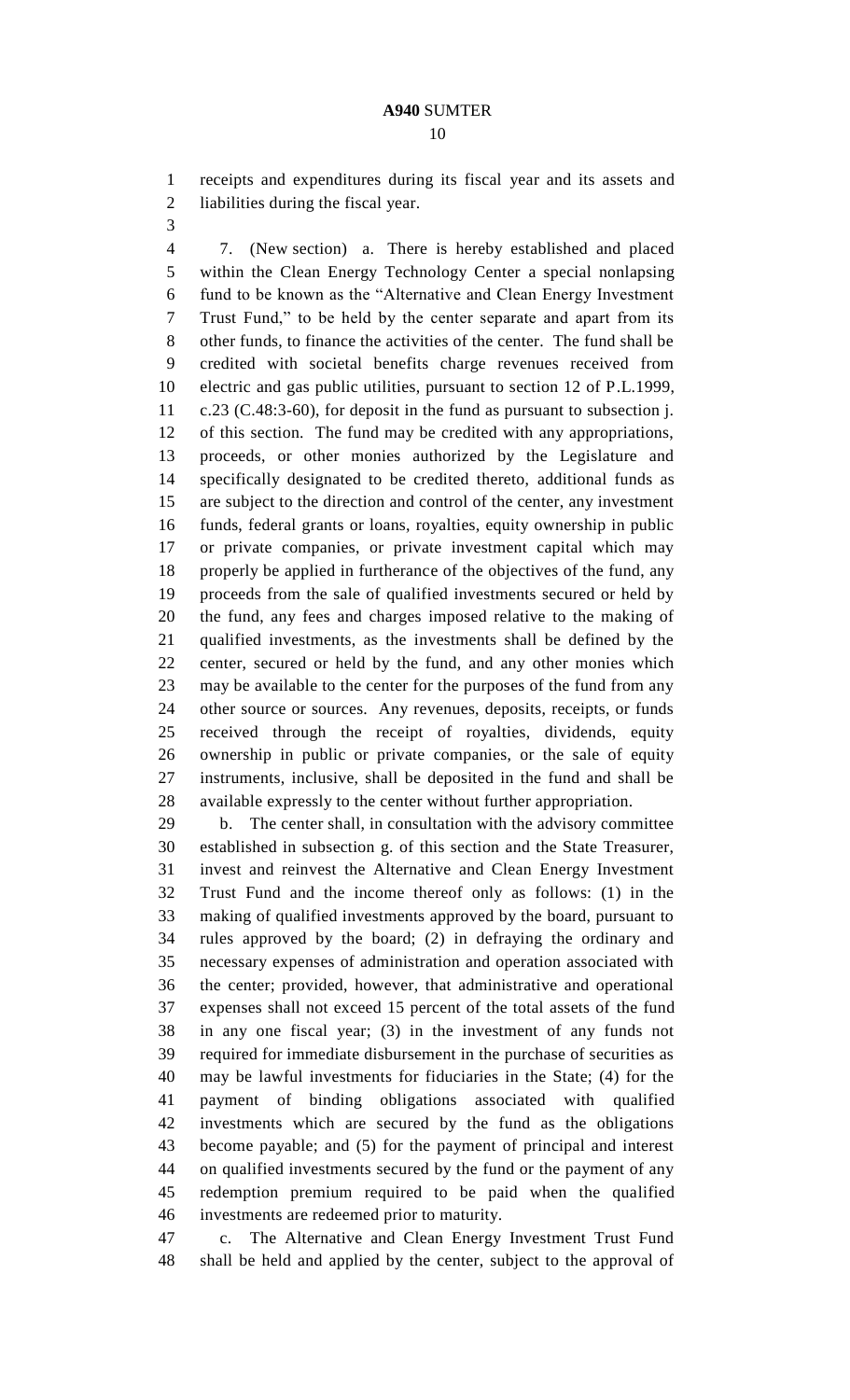the board, and in consultation with advisory committee established in subsection g. of this section to make qualified investments designed to advance the following public purposes in the State to: (1) stimulate increased financing for the expansion of state-of-the- art clean energy research and development facilities by leveraging private financing and providing financing related thereto including, without limitation, financing for the construction or expansion of those facilities; (2) provide loans and loan guarantees to State institutions of higher education to develop a curriculum relative to clean energy and clean energy technology; (3) make targeted investments in clean energy research and to promote manufacturing activities for new or existing advanced clean energy technologies; (4) make loans or loan guarantees to institutions of higher education, public instrumentalities, companies, and other entities to induce the federal government, industry, and other grant-funding sources to provide grant funding for the expansion of research and development in clean energy; (5) provide bridge financing to institutions of higher education, public instrumentalities, companies, and other entities in anticipation of the receipt of grants of the type described in paragraph (4) of this subsection, awarded or to be awarded by the federal government, industry, or other sources; (6) promote programs and investments that lead to pathways towards economic self-sufficiency for low and moderate-income communities in the clean energy industry; provided, however, that these programs shall prioritize investments that serve individuals in families with incomes that do not exceed 300 percent of the federal poverty level, as determined by the United States Census Bureau, that shall include but not be limited to, the income needs of families, family size, the number and ages of children in the family, and geographical considerations; and (7) make any other expenditure provided by this section.

 d. The center shall not make a qualified investment under paragraph (1) of subsection c. of this section unless: (1) the qualified investment has been approved by a majority vote of the board; and (2) the center finds that, to the extent possible, the qualified investment is such that a defined benefit to the economy of the State may reasonably be expected from the qualified investment; provided, however, that in evaluating a request or application for funding, the center shall consider whether: (a) the project fulfills the public purposes of the center; (b) the project has significant potential to expand clean energy related employment in the State; (c) the project has the potential to enhance technological advancements in clean energy; (d) the project has the potential to result in the development of advancements in environmental protection and reduce the cost of energy; (e) the project has the potential to leverage additional funding or to attract additional energy resources to the State; (f) the project has the potential to stimulate clean energy manufacturing in the State; (g) the project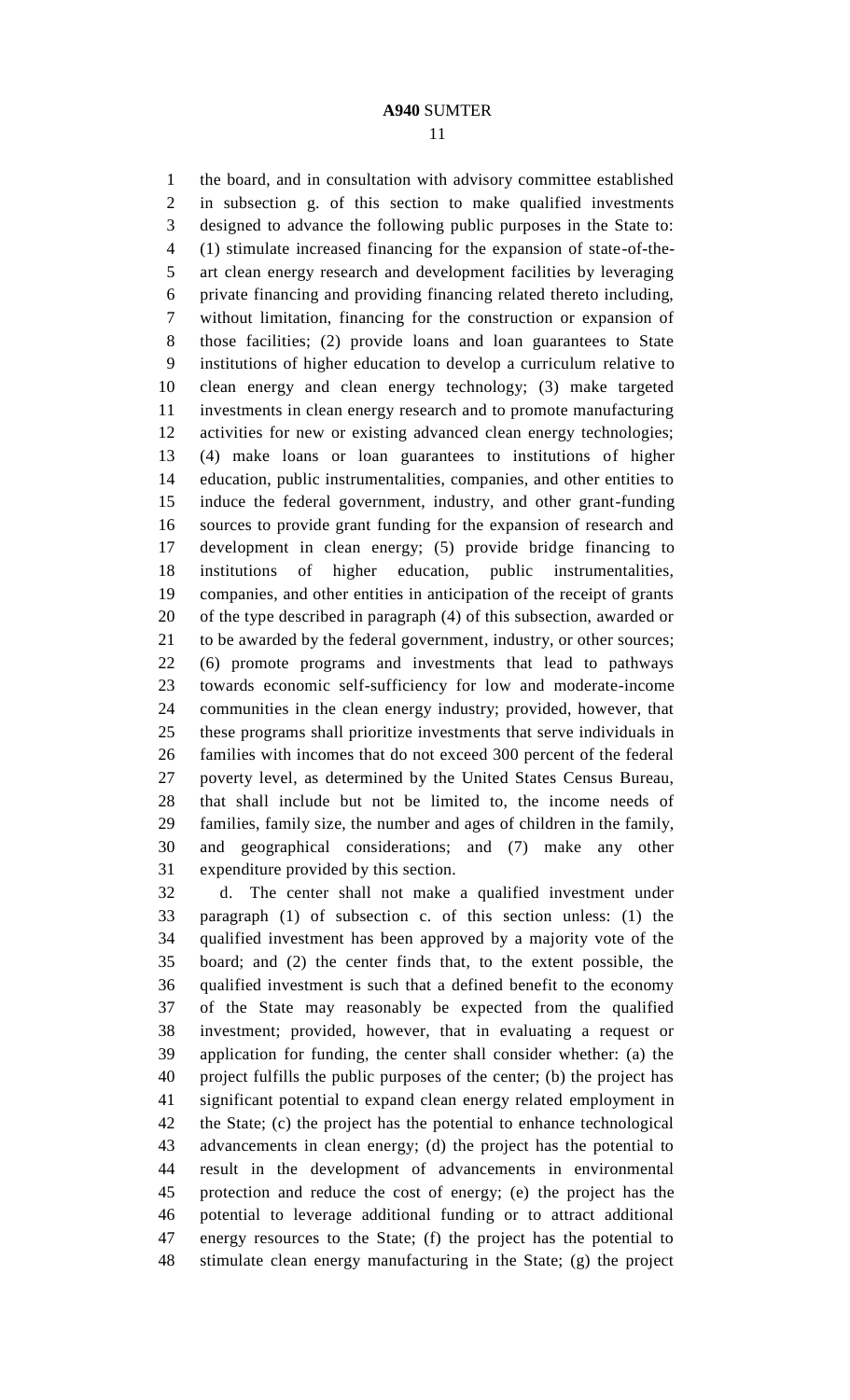includes a plan to facilitate collaboration with State and local workforce development programs; or (h) the program leads to pathways towards economic self-sufficiency for low and moderate- income communities in the clean energy industry as established pursuant to paragraph (6) of subsection c. of this section.

 e. The center shall not make a qualified investment under paragraph (1) of subsection b. of this section unless the qualified investment is in conformity with the rules adopted by the center and approved by the board. The rules shall set the terms and conditions for investments which constitute qualified investments, which may include, without limitation, loans, guarantees, loan insurance or reinsurance, equity investments, equity ownership in public or private companies, or other financing or credit enhancing devices, as made by the center directly or on its own behalf or in conjunction with other public instrumentalities, private institutions, or the federal government.

 f. The rules established pursuant to subsection e. of this section shall also set forth the terms, procedures, standards, and conditions which the center shall employ to identify qualified applications, process applications, make investment determinations, safeguard the Alternative and Clean Energy Investment Trust Fund, advance the objective of increasing employment opportunities in the State, oversee the progress of qualified investments, and secure the participation of other public instrumentalities, private institutions, or the federal government in those qualified investments; provided, however, that the rules shall provide for negotiated intellectual property agreements between the center and each recipient of a qualified investment which shall include the terms and conditions by which the fund's support thereof may be reduced or withdrawn; and provided further, that all revenues or financial interests of any kind received by the center as a result of the intellectual property agreements shall be placed, in their entirety, in the fund.

 g. There shall be an advisory committee to be appointed by the Governor consisting of 15 individuals with an interest in and knowledge of matters related to the general purpose and activities of the Alternative and Clean Energy Investment Trust Fund and with expertise and experience in at least one of the following areas: clean energy technology research, clean energy technology development, clean energy investing, management of clean energy companies, making or advancing clean energy policy, clean energy curriculum development, or workforce training in the field of clean energy or energy efficiency. The board shall consult with the advisory committee in matters related to the fund and in the implementation of this section.

 h. Qualified investment transactions undertaken by the center pursuant to this section shall not constitute a debt or pledge of the faith and credit of the State, the center, or any political subdivision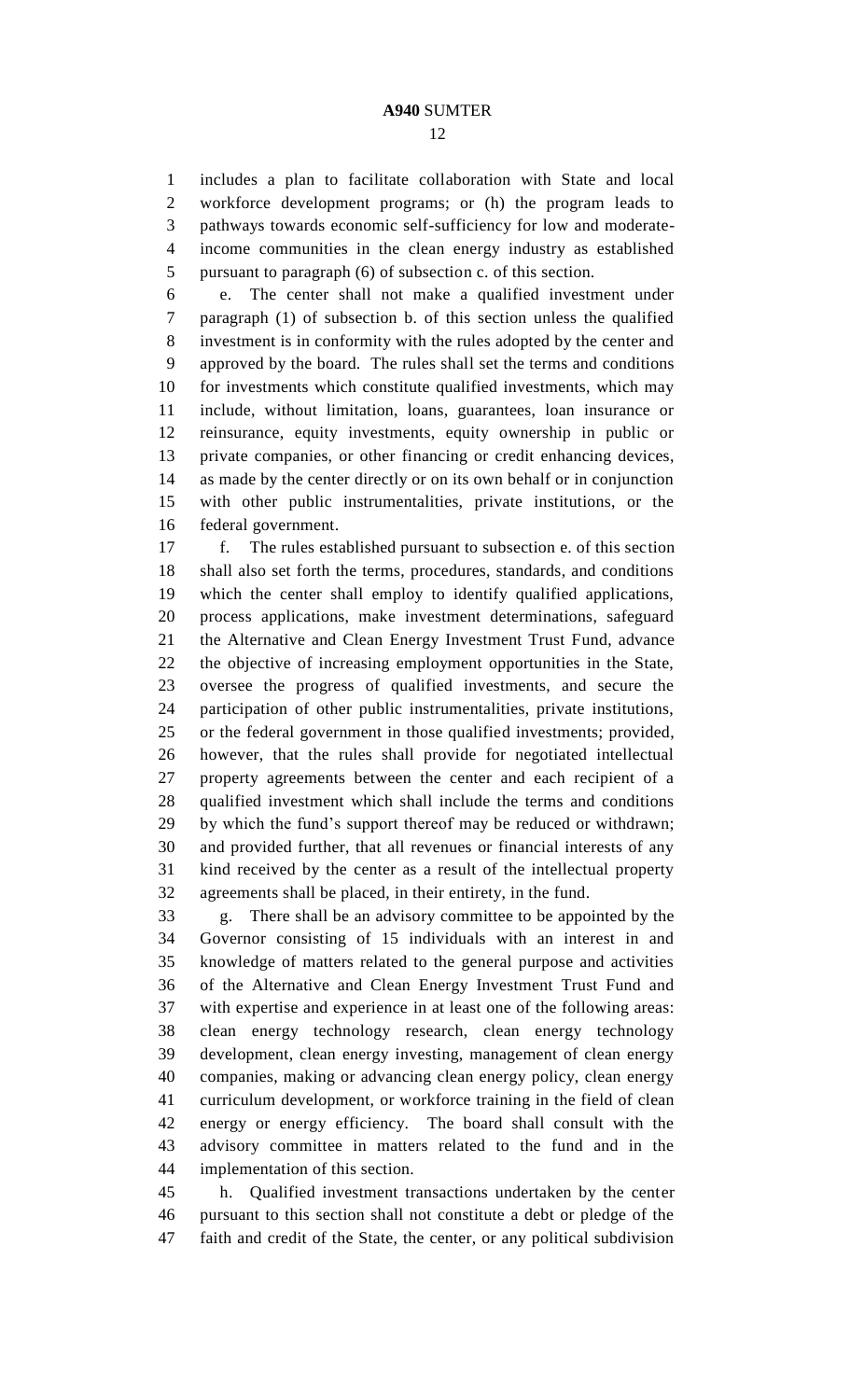of the State and shall be payable solely from the Alternative and Clean Energy Investment Trust Fund.

 i. All available moneys in the Alternative and Clean Energy Investment Trust Fund that are unexpended at the end of each fiscal year shall not revert to the General Fund and shall be available for expenditure in the subsequent fiscal year.

 j. The Board of Public Utilities shall annually transfer from societal benefits charge revenues received from electric and gas public utilities, pursuant to section 12 of P.L.1999, c.23 (C.48:3- 60), for deposit in the Alternative and Clean Energy Investment Trust Fund established pursuant to this section, an amount determined by the board as necessary to meet the financial 13 obligations of the fund and the purposes of P.L., c. (C.) (pending before the Legislature as this bill). The board may allocate up to 15 percent of the amount to defray the ordinary and necessary expenses of administration and operation associated with the center.

 k. The center shall annually submit on or before June 1 a report to the Governor and, pursuant to section 2 of P.L.1991, c.164 (C.52:14-19.1), to the Legislature, setting forth, relative to the fund's operations, receipts and expenditures during its fiscal year and its assets and liabilities during the fiscal year.

 8. (New section) There is hereby established and placed within the Clean Energy Technology Center a program to be known as the "Clean Energy Loan Program." Under the program, the center, in consultation with the New Jersey Economic Development Authority, may provide loans or loan guarantees, to clean energy researchers, companies, nonprofit organizations, community-based organizations, and institutions based on criteria developed by the center. The center shall establish public-private partnerships with State-based investors, entrepreneurs, and institutions that are involved in the clean energy industry for the purposes of facilitating matching grants for recipients of funding from the center.

 9. (New section) There is hereby established and placed within the Clean Energy Technology Center an initiative to be known as the "Green Jobs Initiative." Under the initiative, the center, in consultation with the New Jersey Economic Development Authority, may provide loans or loan guarantees to public institutions of higher education and county vocational-technical schools, to facilitate workforce development efforts and train and retain students in clean energy industries. The initiatives may include loans or loan guarantees to public institutions of higher education and county vocational-technical schools for the development of small-scale renewable energy generating sources, including, but not limited to: photovoltaic installations; wind energy; ocean thermal, wave, or tidal energy; fuel cells; landfill gas;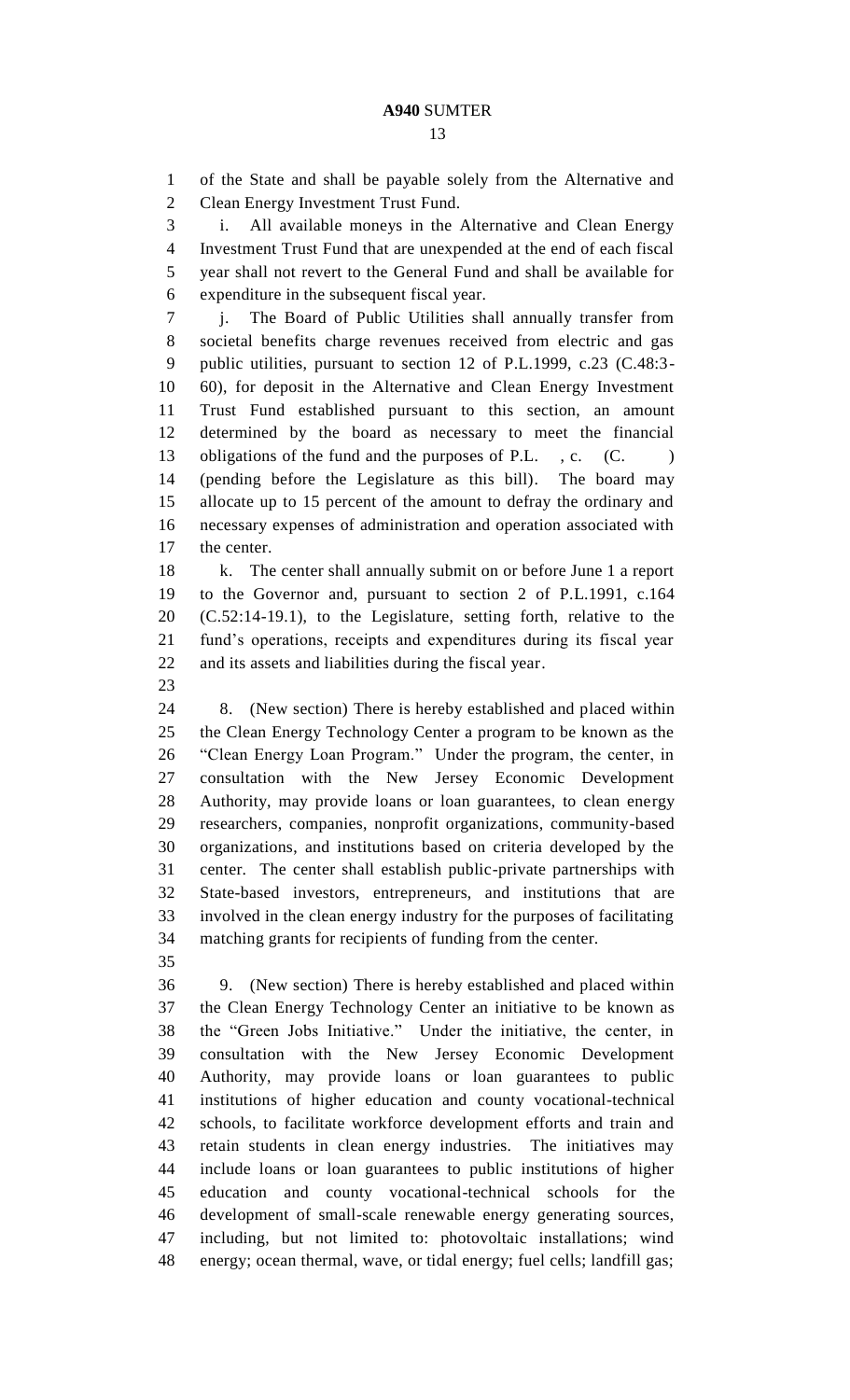natural flowing water and hydroelectric; low-emission advanced biomass power conversion technologies using biomass fuels such as wood, agricultural, or food wastes; biogas, biodiesel, or organic refuse-derived fuel; and geothermal energy. The center shall assist public institutions of higher education and the county vocational- technical schools in developing a curriculum for clean energy and energy efficiency, and shall assist students seeking employment in the clean energy sector.

10 10. (New section) a. The Clean Energy Technology Center, in consultation with the New Jersey Economic Development Authority, may allocate monies from the Alternative and Clean Energy Investment Trust Fund for a loan program to be administered by the center. The program may provide loans or loan guarantees to clean energy companies, institutions, or nonprofit organizations.

 b. The center, in consultation with the Commissioner of Labor and Workforce Development, may allocate monies from the Alternative and Clean Energy Investment Trust Fund for a workforce development loan program to be administered by the commissioner or the commissioner's designee. The workforce development loan program may provide loans or loan guarantees to the State's institutions of higher education, county vocational- technical schools, or community-based organizations that have existing workforce development programs in clean energy industry skills or the capacity to create these programs.

 c. The center shall allocate monies from the Alternative and Clean Energy Investment Trust Fund to commission a study, 29 conducted pursuant to section 5 of P.L., c.  $(C.$  ) (pending before the Legislature as this bill), to investigate the clean energy sector in the State. The study shall include, but not be limited to, an examination of: (1) the future workforce needs of the State's clean energy sector; (2) the current growth rate of the clean energy sector, including the number of in-State jobs and businesses; (3) the current levels of private investment in the clean energy sector; (4) real property owned by the State available and suited for the installation and operation of renewable energy generating facilities; (5) energy efficiency opportunities on real property owned by the State; and (6) the future funding requirements of the center. A copy of the study shall be submitted no later than one year after the effective 41 date of P.L., c. (C.) (pending before the Legislature as this bill), to the Governor and, pursuant to section 2 of P.L.1991, c.164 (C.52:14-19.1), to the Legislature.

 d. The center, in consultation with the Commissioner of Labor and Workforce Development may allocate monies from the Alternative and Clean Energy Investment Trust Fund for an initiative to be known as the "Pathways Out of Poverty Initiative." The initiative shall be administered by the commissioner or the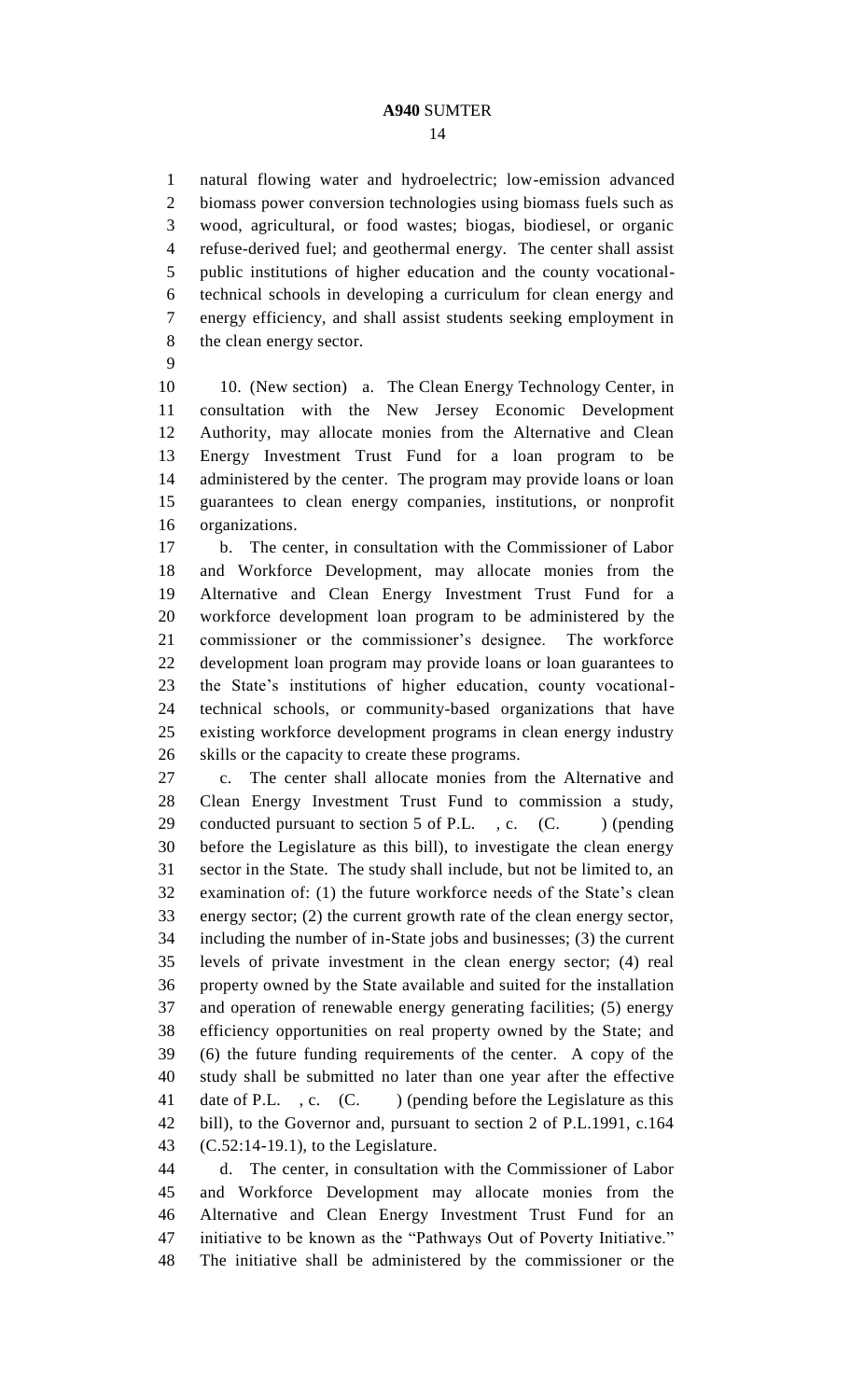commissioner's designee. Under the initiative, the commissioner may provide loans or loan guarantees to clean energy companies, community-based nonprofit organizations, educational institutions, or labor organizations to enable these entities to carry out training programs associated with the clean energy industry that lead to economic self-sufficiency. The center shall give funding priority to entities that serve individuals in families with incomes that shall not exceed 300 percent of the federal poverty level, as determined by the United States Census Bureau, that shall include but not be limited to, the income needs of families, family size, the number and ages of children in the family, and geographical considerations. The loans and loan guarantees shall be awarded so as to ensure geographic diversity within the State.

 e. The center, in consultation with the New Jersey Economic Development Authority, may allocate monies from the Alternative and Clean Energy Investment Trust Fund to research, establish, and fund, if the center so chooses, a Hydrogen and Fuel Cell Institute, to serve as a joint venture among institutions of higher education in the State providing a focal point for research, education, and commercialization activities in the hydrogen fuel cell sector; provided, however, that the institute's responsibilities may include, but not be limited to: (1) working with the public and private institutions of higher education in the State to coordinate and strengthen hydrogen and fuel cell research activities in the State; (2) strengthening collaborative research and development between institutions of higher education and businesses located within the State; (3) addressing critical technological barriers facing the hydrogen and fuel cell businesses; (4) strengthening existing educational programs and introducing new curriculum in institutions of higher education in the State to produce graduates who are conversant in hydrogen and fuel cell technologies; and (5) promoting partnerships between institutions of higher education in the State and businesses to jointly demonstrate hydrogen and fuel cell technologies and attract greater amounts of federal funding to the State.

 f. The center, in consultation with the New Jersey Economic Development Authority, may allocate monies from the Alternative and Clean Energy Investment Trust Fund to establish, if the center so chooses, a program to be known as the "Entrepreneurial Fellowship Program," which may provide loans or loan guarantees to entrepreneurs from business sectors other than clean energy sectors to enroll in programs to foster knowledge and expertise of clean energy technology; provided, however, that the clean energy technology programs shall be based upon intensive technology, market, and policy curriculum and that the center shall establish public-private partnerships and enter into contribution agreements with State-based businesses and venture capitalists to support programs designed to mentor and train entrepreneurs from other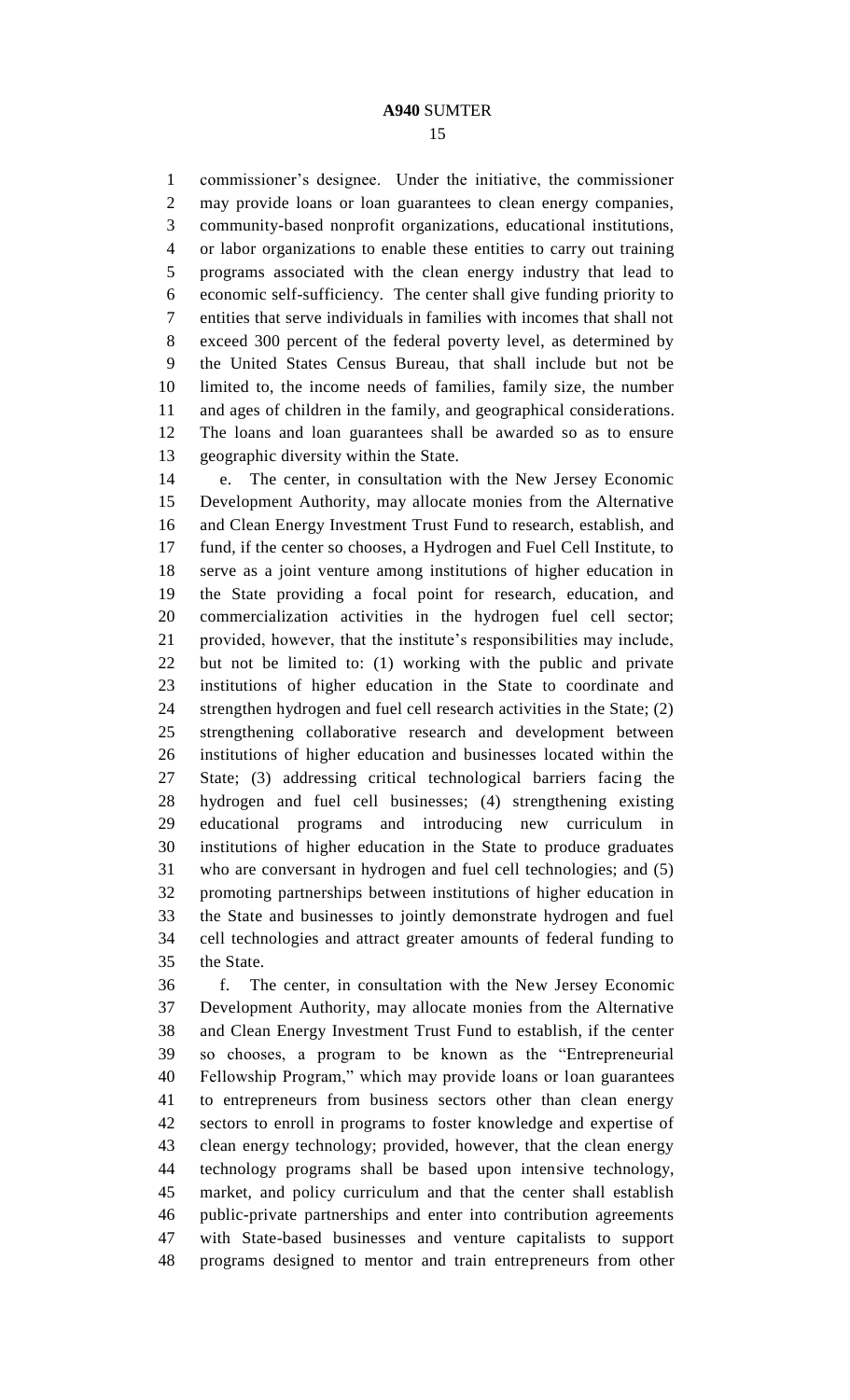business sectors in the areas of clean energy technology and development to increase investment in the State's clean energy sector.

 11. Section 12 of P.L.1999, c.23 (C.48:3-60) is amended to read as follows:

 12. a. Simultaneously with the starting date for the implementation of retail choice as determined by the board pursuant to subsection a. of section 5 of P.L.1999, c.23 (C.48:3-53), the board shall permit each electric public utility and gas public utility to recover some or all of the following costs through a societal benefits charge that shall be collected as a non-bypassable charge imposed on all electric public utility customers and gas public utility customers, as appropriate:

 (1) The costs for the social programs for which rate recovery was approved by the board prior to April 30, 1997. For the purpose of establishing initial unbundled rates pursuant to section 4 of P.L.1999, c.23 (C.48:3-52), the societal benefits charge shall be set to recover the same level of social program costs as is being collected in the bundled rates of the electric public utility on the effective date of P.L.1999, c.23 (C.48:3-49 et al.). The board may subsequently order, pursuant to its rules and regulations, an increase or decrease in the societal benefits charge to reflect changes in the costs to the utility of administering existing social programs. Nothing in P.L.1999, c.23 (C.48:3-49 et al.) shall be construed to abolish or change any social program required by statute or board order or rule or regulation to be provided by an electric public utility. Any such social program shall continue to be provided by the utility until otherwise provided by law, unless the board determines that it is no longer appropriate for the electric public utility to provide the program, or the board chooses to modify the program;

(2) Nuclear plant decommissioning costs;

 (3) The costs of demand side management programs that were approved by the board pursuant to its demand side management regulations prior to April 30, 1997. For the purpose of establishing initial unbundled rates pursuant to section 4 of P.L.1999, c.23 (C.48:3-52), the societal benefits charge shall be set to recover the same level of demand side management program costs as is being collected in the bundled rates of the electric public utility on the effective date of P.L.1999, c.23 (C.48:3-49 et al.). Within four months of the effective date of P.L.1999, c.23 (C.48:3-49 et al.), and every four years thereafter, the board shall initiate a proceeding and cause to be undertaken a comprehensive resource analysis of energy programs, and within eight months of initiating such proceeding and after notice, provision of the opportunity for public comment, and public hearing, the board, in consultation with the Department of Environmental Protection, shall determine the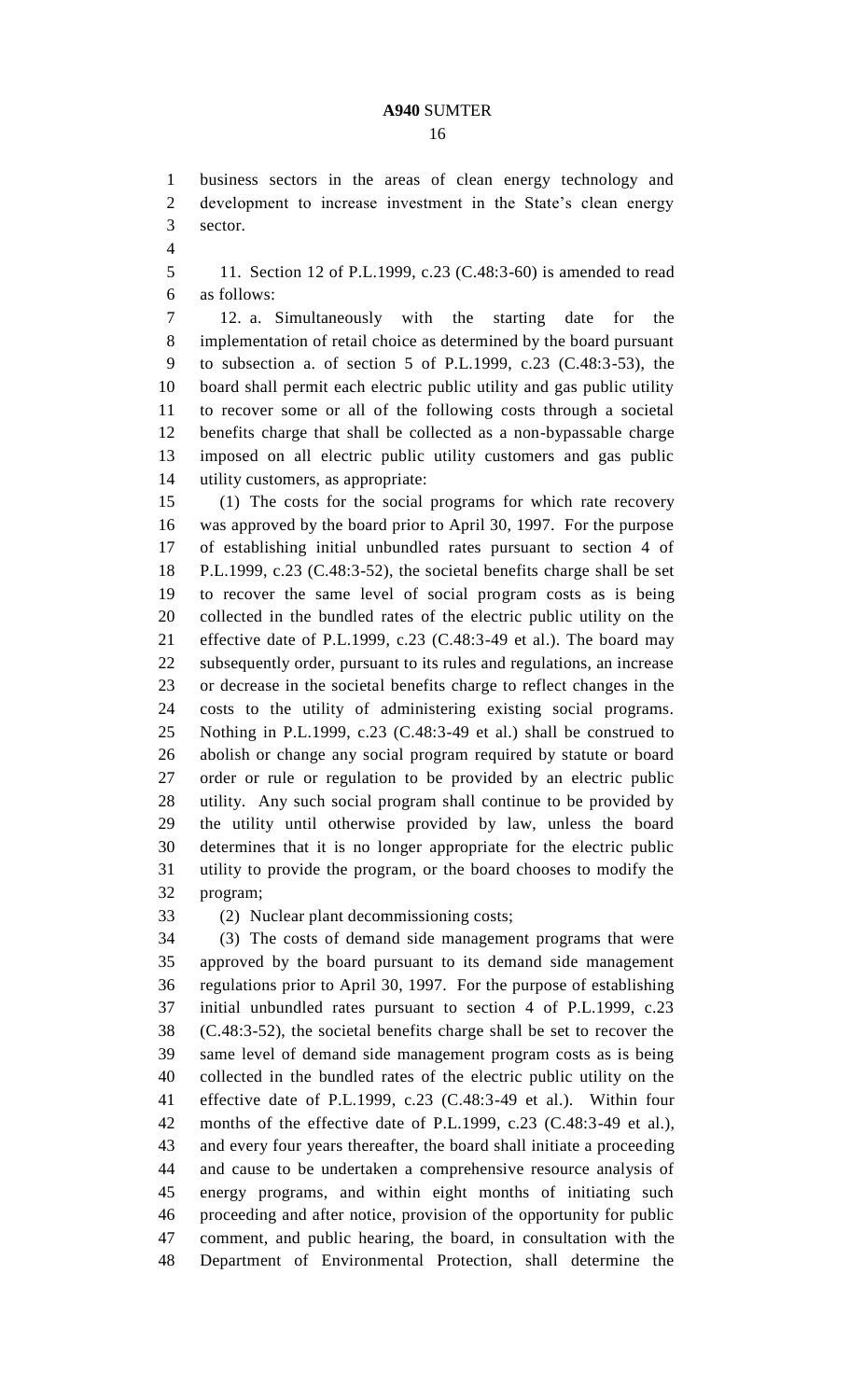appropriate level of funding for energy efficiency , plug-in electric vehicles and plug-in electric vehicle charging infrastructure, and Class I renewable energy programs that provide environmental benefits above and beyond those provided by standard offer or similar programs in effect as of the effective date of P.L.1999, c.23 (C.48:3-49 et al.); provided that the funding for such programs be no less than 50 percent of the total Statewide amount being collected in electric and gas public utility rates for demand side management programs on the effective date of P.L.1999, c.23 (C.48:3-49 et al.) for an initial period of four years from the issuance of the first comprehensive resource analysis following the effective date of P.L.1999, c.23 (C.48:3-49 et al..), and provided that 25 percent of this amount shall be used to provide funding for Class I renewable energy projects in the State. In each of the following fifth through eighth years, the Statewide funding for such programs shall be no less than 50 percent of the total Statewide amount being collected in electric and gas public utility rates for demand side management programs on the effective date of P.L.1999, c.23 (C.48:3-49 et al.), except that as additional funds are made available as a result of the expiration of past standard offer or similar commitments, the minimum amount of funding for such programs shall increase by an additional amount equal to 50 percent of the additional funds made available, until the minimum amount of funding dedicated to such programs reaches \$140,000,000 total. After the eighth year the board shall make a determination as to the appropriate level of funding for these programs. Such programs shall include a program to provide financial incentives for the installation of Class I renewable energy projects in the State, and the board, in consultation with the Department of Environmental Protection, shall determine the level and total amount of such incentives as well as the renewable technologies eligible for such incentives which shall include, at a minimum, photovoltaic, wind, and fuel cells. The board shall simultaneously determine, as a result of the comprehensive resource analysis, the programs to be funded by the societal benefits charge, the level of cost recovery and performance incentives for old and new programs and whether the recovery of demand side management programs' costs currently approved by the board may be reduced or extended over a longer period of time. The board shall make these determinations taking into consideration existing market barriers and environmental benefits, with the objective of transforming markets, capturing lost opportunities, making energy services more affordable for low income customers and eliminating subsidies for programs that can be delivered in the marketplace without electric public utility and gas public utility customer funding;

 (4) Manufactured gas plant remediation costs, which shall be determined initially in a manner consistent with mechanisms in the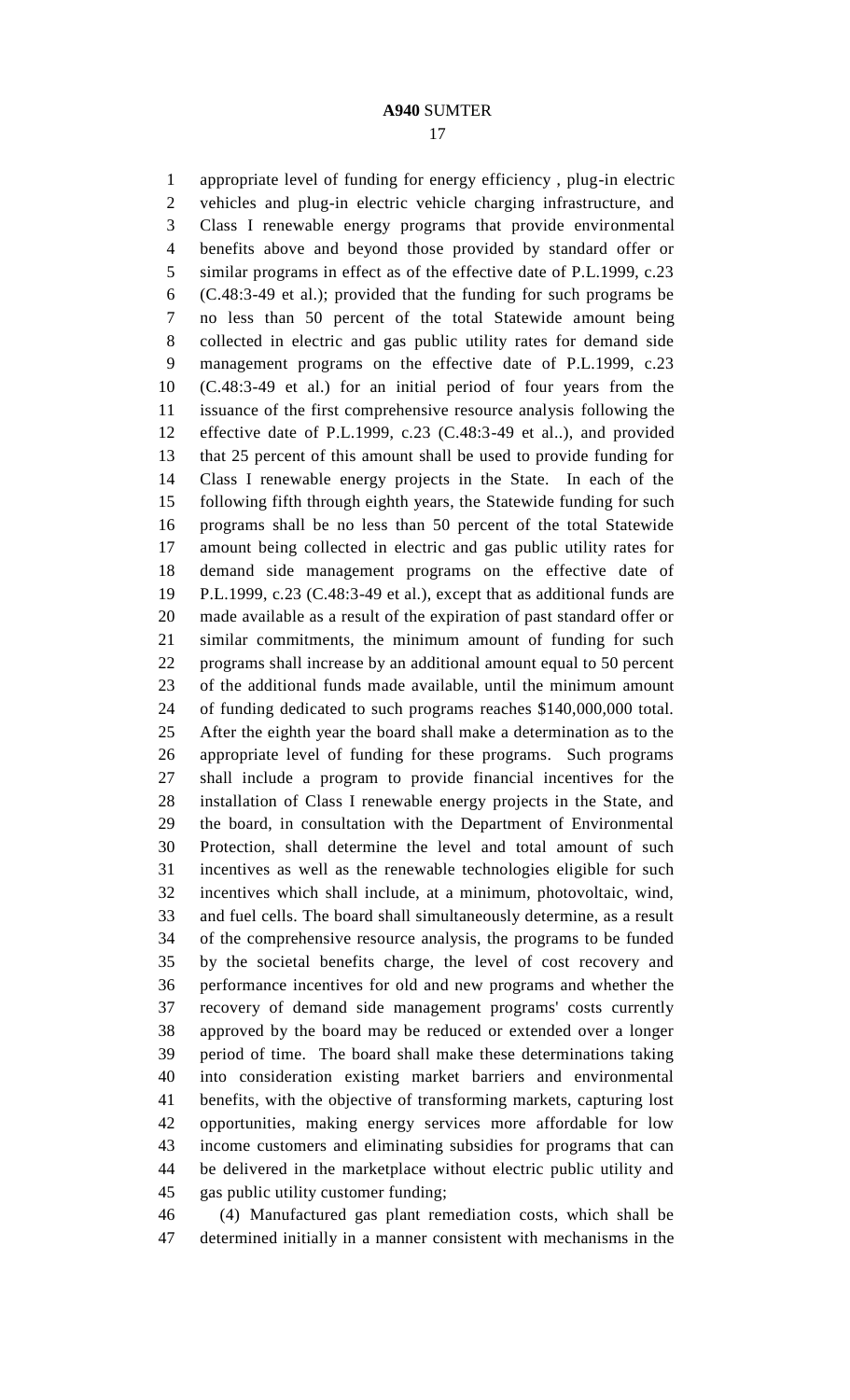remediation adjustment clauses for the electric public utility and gas public utility adopted by the board; **[**and**]** (5) The cost, of consumer education, as determined by the board, which shall be in an amount that, together with the consumer education surcharge imposed on electric power supplier license fees pursuant to subsection h. of section 29 of P.L.1999, c.23 (C.48:3- 78) and the consumer education surcharge imposed on gas supplier license fees pursuant to subsection g. of section 30 of P.L.1999, c.23 (C.48:3-79), shall be sufficient to fund the consumer education program established pursuant to section 36 of P.L.1999, c.23 11 (C.48:3-85) ; and 12 (6) 100 percent of the costs of the operation of the Clean Energy Technology Center and the Alternative and Clean Energy 14 Investment Trust Fund, established pursuant to P.L., c. (C.) (pending before the Legislature as this bill). The board may order, pursuant to its rules and regulations, an increase or decrease in the societal benefits charge to reflect the inclusion of funding for the Clean Energy Technology Center and the Alternative and Clean Energy Investment Trust Fund. b. There is established in the Board of Public Utilities a nonlapsing fund to be known as the "Universal Service Fund." The board shall determine: the level of funding and the appropriate administration of the fund; the purposes and programs to be funded with monies from the fund; which social programs shall be provided by an electric public utility as part of the provision of its regulated services which provide a public benefit; whether the funds appropriated to fund the "Lifeline Credit Program" established pursuant to P.L.1979, c.197 (C.48:2-29.15 et seq.), the "Tenants' Lifeline Assistance Program" established pursuant to P.L.1981, c.210 (C.48:2-29.31 et seq.), the funds received pursuant to the Low Income Home Energy Assistance Program established pursuant to 42 U.S.C. s.8621 et seq., and funds collected by electric and natural gas utilities, as authorized by the board, to offset uncollectible electricity and natural gas bills should be deposited in the fund; and whether new charges should be imposed to fund new or expanded social programs. (cf: P.L.2019, c.362, c.13) 12. This act shall take effect immediately. STATEMENT This bill creates a Clean Energy Technology Center (center) within the Board of Public Utilities (BPU) to administer an Alternative and Clean Energy Investment Trust Fund (trust fund). Under the bill, the center is authorized to use trust fund financing to finance clean energy technology research and provide loans and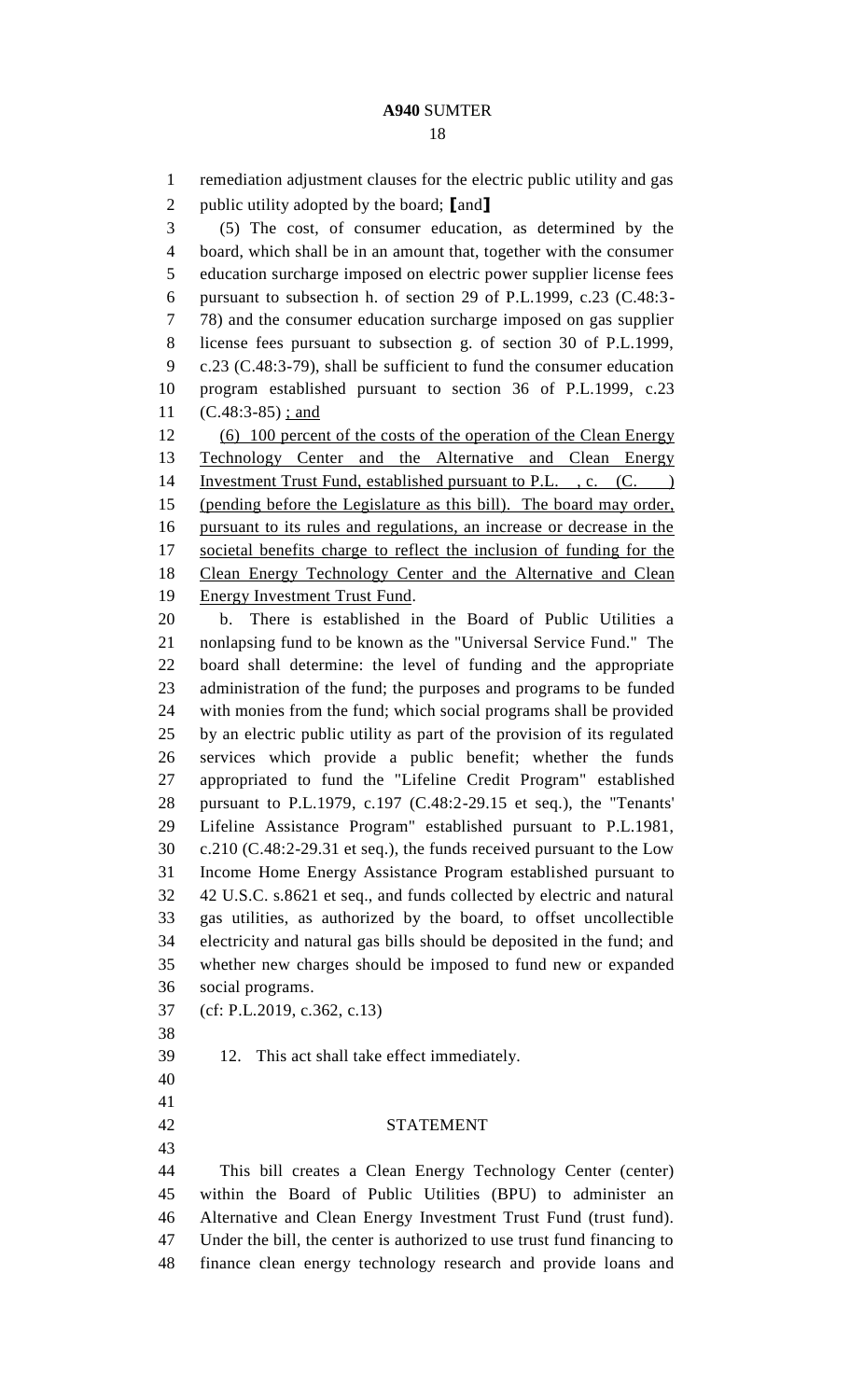loan guarantees to companies, institutions of higher education, and

 nonprofits to encourage the creation of clean energy technology ventures and the training of workers to perform associated "green jobs."

 The bill specifically authorizes the center to provide loans and loan guarantees from the trust fund to: (1) stimulate increased financing for the expansion of clean energy research and development facilities by leveraging private financing and providing related financing, including financing for construction and expansion; (2) provide financing to State institutions of higher education to develop a curriculum relative to clean energy and clean energy technology; (3) make targeted investments in clean energy research and promote manufacturing activities for new and existing advanced clean energy technologies; (4) make financing available to institutions of higher education, businesses, and other institutions to encourage the federal government, industry, and other entities to provide funding; (5) provide bridge financing in anticipation of such awards; and (6) fund programs and investments that promote economic self-sufficiency for low and moderate income communities in the clean energy industry.

 Financing by the center from the trust fund is to be governed by rules to be approved by the board of directors of the center established under the bill. The bill provides that the 10-member board is to include representatives of government, educational institutions, and private industry, including an engineer or scientist, a chief executive officer of a New Jersey-based clean energy corporation, a representative of electric public utility ratepayers, and a venture capitalist with expertise in clean energy technologies.

 The bill also authorizes a study of the clean energy sector, to examine the sector's future workforce needs and its growth rate and levels of private investment, real property owned by the State available and suitable for the installation and operation of renewable energy facilities, energy efficiency opportunities on real property owned by the State, and the future funding requirements of the center.

 The trust fund created by the bill would be financed with revenues received from the societal benefits charge established pursuant to section 12 of P.L.1999, c.23 (C.48:3-60) (i.e., the "Electric Discount and Energy Competition Act") and is intended to stimulate the growth of the State's clean energy economy. The bill would authorize the center to use revenues to finance: (1) if the center so chooses, a "Hydrogen and Fuel Cell Institute," to serve as a joint venture among institutions of higher education in the State and to provide a focal point for research, education, and commercialization activities in the hydrogen fuel cell sector; (2) if the center so chooses, an "Entrepreneurial Fellowship Program," which would provide loans or loan guarantees to entrepreneurs from business sectors other than clean energy sectors to enroll in